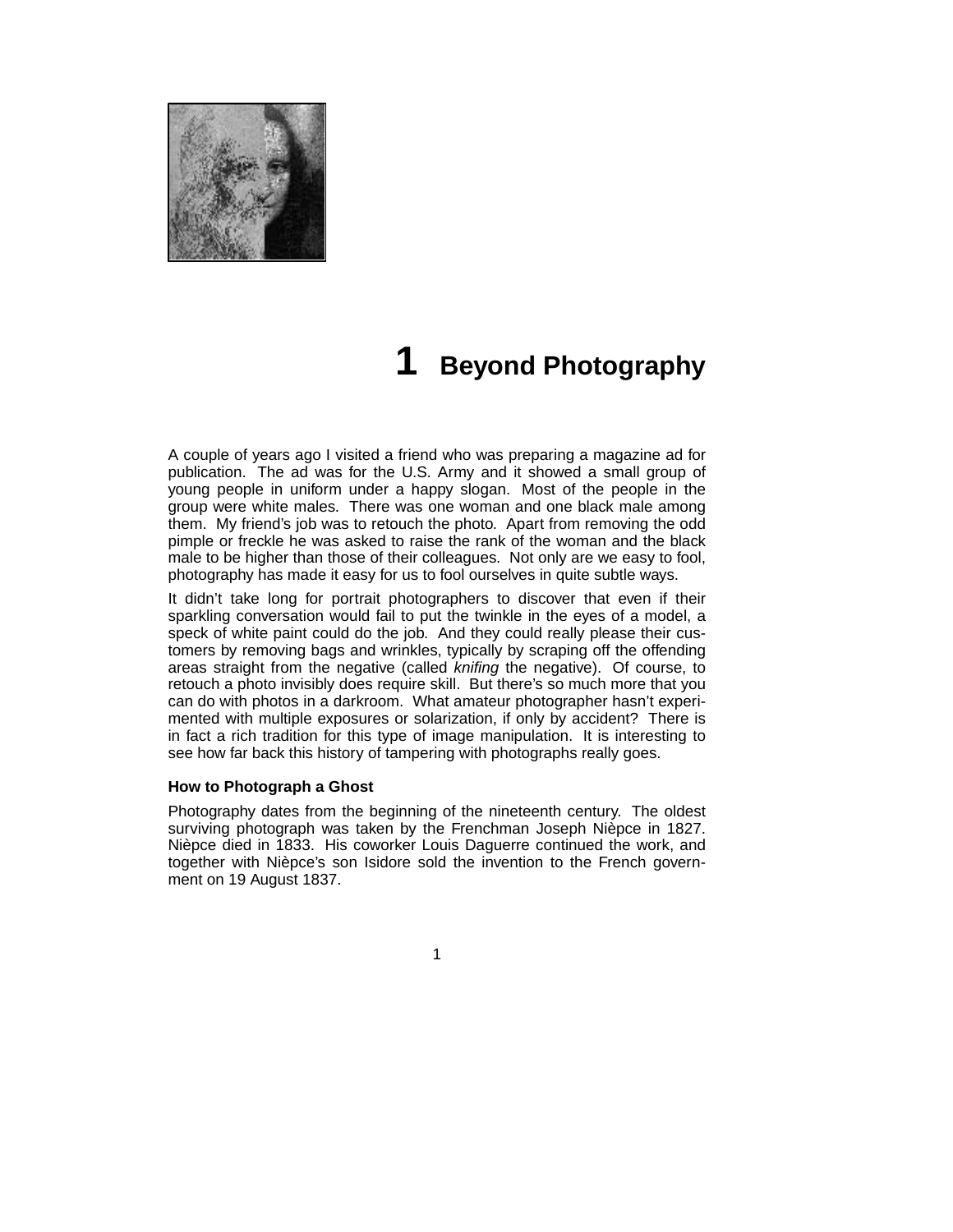The true ancestor of today's photography, however, is not the daguerrotype but something called a kalotype. This method, the first to use photographic negatives, was patented by the Englishman William Henry Fox Talbot in 1841.

What must have been the first exhibition of photographic portraits was organized in August 1840 by a Swiss painter named Johann Isenring. The portraits were hand colored, and, says a French history book to our satisfaction, Isenring showed the photos

après avoir gratté la pupille des yeux sur la plaque pour donner vie à ses personnages. — after having scratched the pupils of the eyes on the photographic plate to bring the images to life.

Histoire de la photographie (p. 24)

So, not much time was lost in the attempt to perfect perfection. And it was not an exception either. Dawn Ades, for instance, writes:

It was common practice in the nineteenth century to add figures to a landscape photograph, and to print in a different sky. The latter type of 'combination printing' was to compensate for the defects in early cameras, because it was almost impossible [...] to obtain in one exposure both sharp foreground detail and impressive meteorological effects.

Photomontage (p. 89)



Combination Print

By 1859 the now familiar technique of double exposure had been described in detail by the English photographer Henry Peach Robinson, in a booklet with the revealing title "On printing photographic pictures from several negatives." Double exposure proved to be a convincing way to demonstrate the existence of ghosts in the late nineteenth century. The procedure was as follows. A photographic plate was pre-exposed with the desired image of a forefather. Then, in the presence of an objective audience, the real picture was taken (on the same plate) and developed. Out came a photo of the scene that had just

Complete references can be found at the end of this chapter.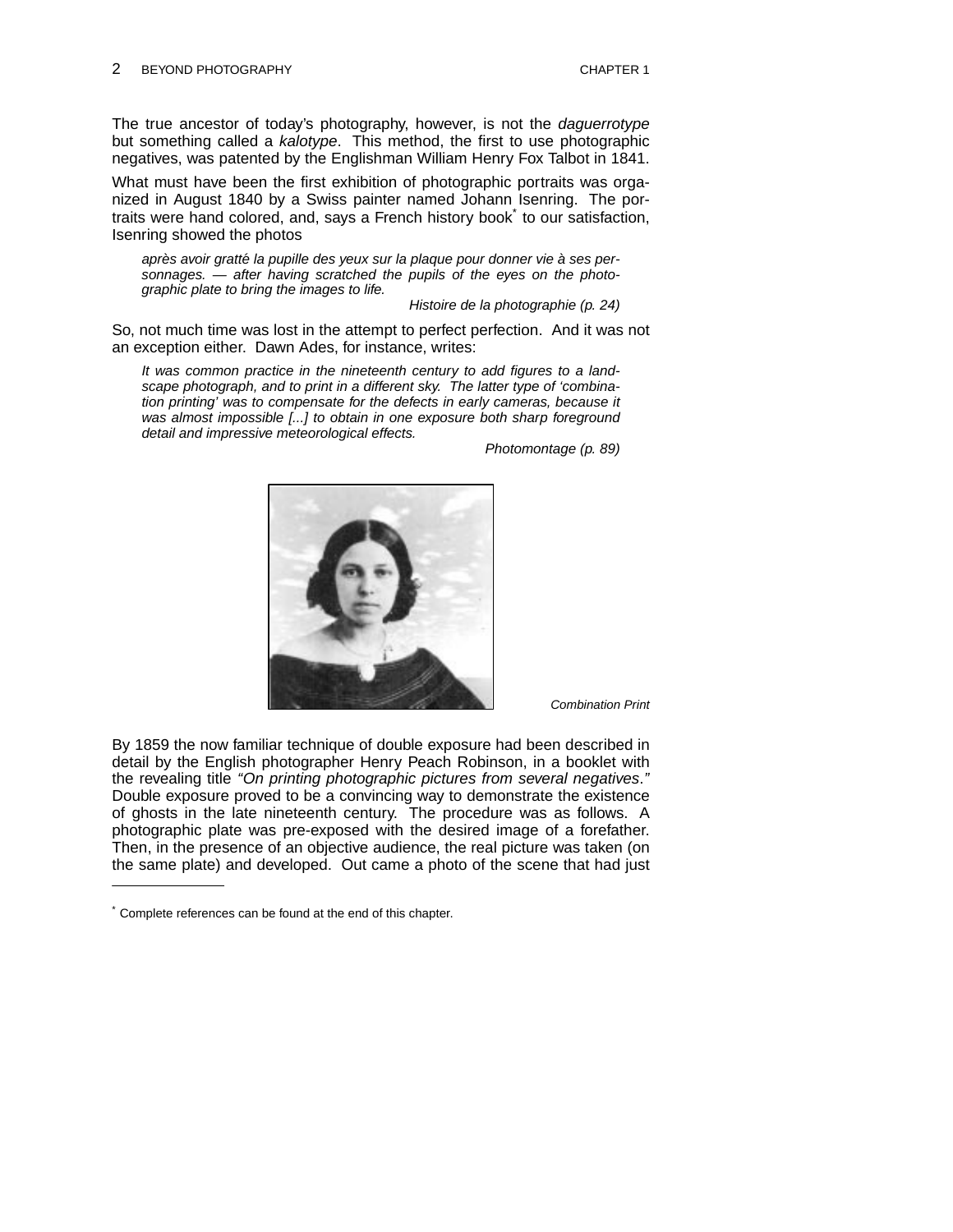been photographed with the image of the ghost in the background.

Not everybody was happy with this photographic trickery. In 1856 a series of angry letters appeared in the Journal of the London Photographic Society, protesting the doctoring of photographs. In particular, these writers wanted retouched photographs banned from all exhibitions of the society. Aaron Scharf writes:

...retouching had reached such proportions, it seems, that it became difficult to find photographs which had not been embellished by hand.

Creative Photography (p. 14)

The protests were, of course, to no avail. Distorting or enhancing photographs remained a popular pastime, as illustrated by the following selection of books from that period:

**1861** − Alfred Wall, "A manual of artistic colouring as applied to photographs." - A first description of the still popular method of hand coloring black-and-white photographs.

**1866** – Antoine Claudet, "A new means of creating harmony and artistic effect in photographic portraits. $\bar{r}$  – The method consisted of changing the focus of the lens during an exposure. After all, exposure times were still long enough.

**1869** − Henry Peach Robinson, "Pictorial effect in photography." – A detailed description of combination printing methods, for instance by using special cloud negatives.

**1889** – Jacques Ducos du Hauron, "Photographie transformiste." – A most entertaining booklet on photographic distortion techniques. It describes methods to make photographic caricatures, using cylindrical mirrors, conically shaped negatives, tilted printing paper, or by using special lenses that change the image during exposures. It even includes a discussion of a sophisticated technique for separating the emulsion from a photographic plate and reshaping it to achieve special effects.

**1893** – Bergeret & Drouin, "Les recreations photographiques." – An encyclopedia of techniques for photographic image manipulations.

1896 - Walter Woodbury, "Photographic amusements." - A book that featured, for instance, a technique called multiphotography. The method was simply to use mirrors to photograph someone from several angles at the same time. The book was printed in no fewer than 11 editions between 1896 and 1937.

Composite portraits have also been popular for quite some time. The simple composite of the Mona Lisa and a self-portrait of Leonardo da Vinci shown on the first page of this chapter is a recent example. It was used by artist Lillian Schwartz to support a theory that the Mona Lisa could be another self-portrait of da Vinci. Ewing and McDermott wrote in the introduction to an entertaining book on photo composites by Nancy Burson:

Francis Galton, a biologist, founder of eugenics, and cousin of Charles Darwin, probably made the first composite photographs in 1877. Caught up in the nineteenth century's passion for the classification of types, he hoped to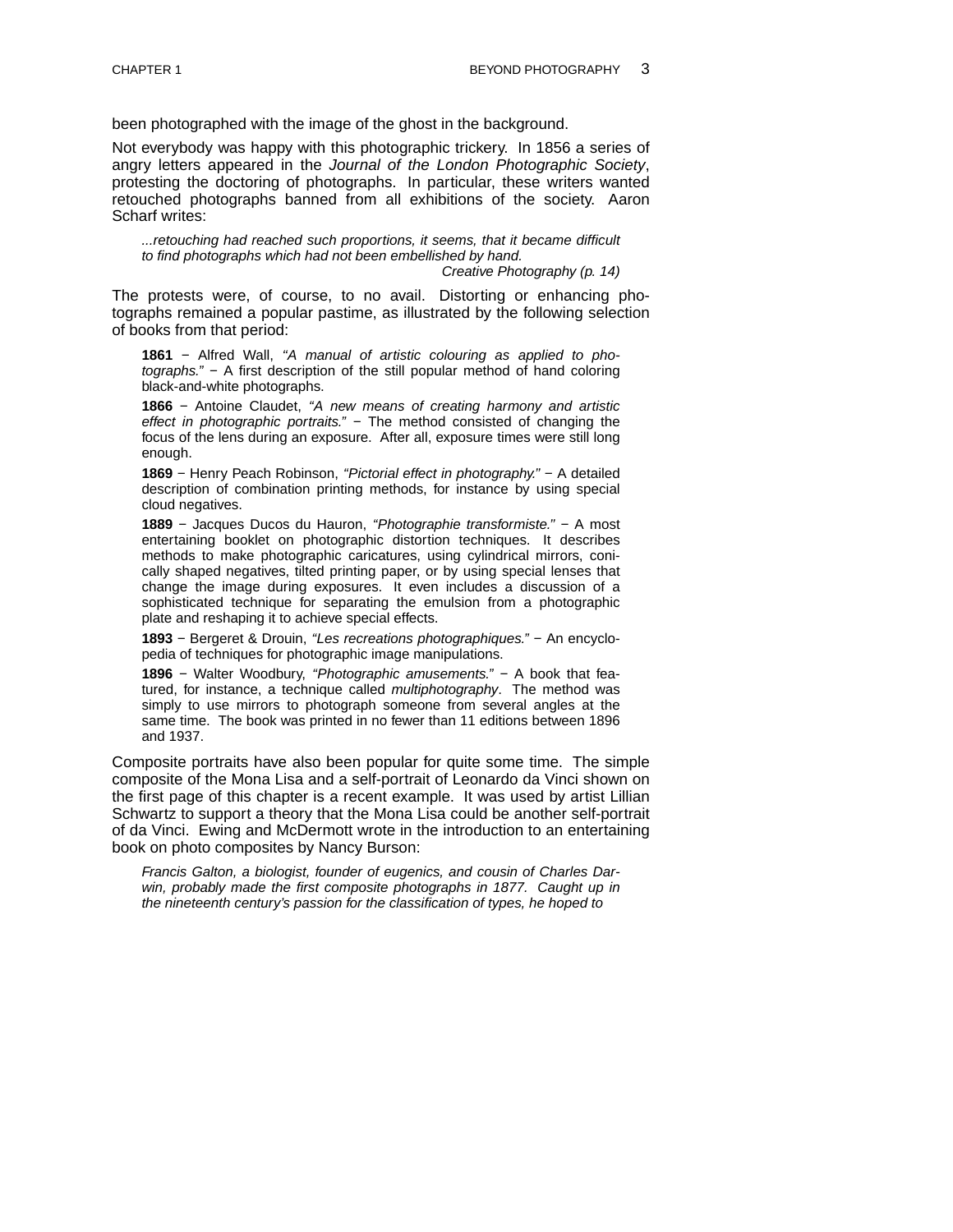make pictures of the average criminal, the consumptive patient, the military officer, and so on.

Composites (p. 12)





John Heartfield (1931) **Jerry Uelsmann (1970)** 

Around 1920, John Heartfield and George Grosz of the Berlin Dada group were among the first to use photocollage and photomontage artistically. Hear tfield became famous for his fierce photomontages directed against the rise of Hitler in Germany. Today, of course, image manipulation is as popular as ever, though much less debated. In Germany, artist Klaus Staeck follows in Heartfield's footsteps by using photomontage as a political weapon in his work. In America, photographer Jerry Uelsmann has perfected combination printing with modern darkroom techniques. He makes impressive works using up to six enlargers for a single print.

From Isenring in 1840 to Uelsmann today, photomontage has made quite a history. If anything, it shows that almost anything can be done and has been done to change a photographic image.

#### **Why Bother with Computers?**

If almost everything can and has been done in conventional darkrooms, why should we even bother trying to use computers? There are two main reasons. First of all, everything one can do to a digitized picture with a computer is reversible, which makes it much easier to play around with a picture, trying different transformations. Second, not only can the computer mimic everything a skilled professional can do with chemicals and enlargers in a darkroom, it can indeed also do things that are almost impossible to do any other way. How would you smoothly fade a picture from a negative to a positive version in a darkroom? In a darkroom you can correct perspective by tilting the enlarger lens or the printing paper, but how do you hold the paper to twist a picture into a spiral? Believe it or not, to a certain extent you can even restore the focus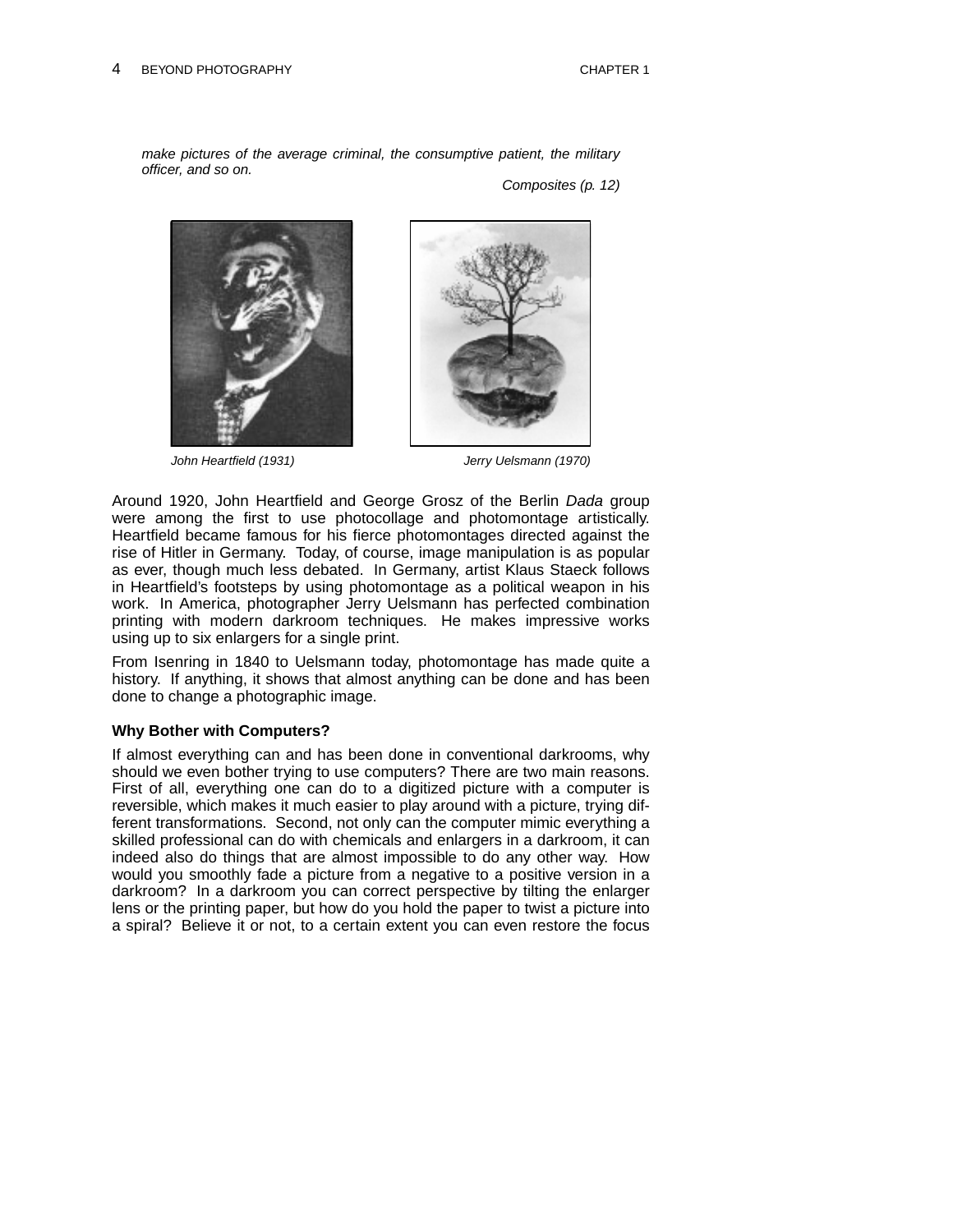in a fuzzy picture or remove motion blur with a computer. Less than half of the image transformations shown in Chapter 4 can be done in a conventional darkroom, and only with considerably more effort.

So, there's a lot to be said for using the computer as a digital darkroom. Besides, there are a few other and perhaps even more convincing reasons for using a computer darkroom: you never get your hands wet, you can but do not have to turn off the light, and it can be very entertaining.

### **An Overview**

In the next few chapters we will explore the new world of digital photography and the type of image manipulation it makes possible.

In Chapter **2** we will see what type of hardware you would need to equip a computer as a darkroom. You need some way to get the picture into the computer, with a digitizer or a frame-grabber. And you need some way to print it back on film or paper with a printer. Once the image is in the computer, nothing stops you from turning it inside out. Beware, you will soon find out what this means. For this you need software, and this is where it gets really interesting.

Chapter **3** explains in detail how we can build a language for defining image transfor mations. The picture processing language serves as an example of the new types of digital darkroom tools that the photographer of the future may use. It shows how you can filter, enhance, and transform images without having to worry much about the theory that is behind it all.

Chapter **4** presents an array of maltreated pictures that illustrate the new possibilities. Each picture is accompanied by a brief explanation of how the effect was achieved.

Chapter **5** gives complete details on how to build a digital darkroom on your own personal computer and reproduce almost everything discussed in this book.

The book concludes with a catalogue of useful transformations that is presented in Chapter **6**.

## **Books Mentioned**

Some of the books mentioned in the text are listed below. Not all books, however, are still in print.

Composites, Nancy Burson, Richard Carling, and David Kramlich, Beech Tree Books, New York, 1986, ISBN-0-688-02601-X.

Creative Photography, Aaron Scharf, Reinhold Publishing, New York, 1965, Library of Congress #65-13370.

Die Kunst findet nicht im Saale statt, Klaus Staeck, Rowohlt Verlag, Hamburg, 1976, ISBN 3-498-06114-3.

Fantastic Photographs, Attilio Colombo, Random House, New York, 1979,